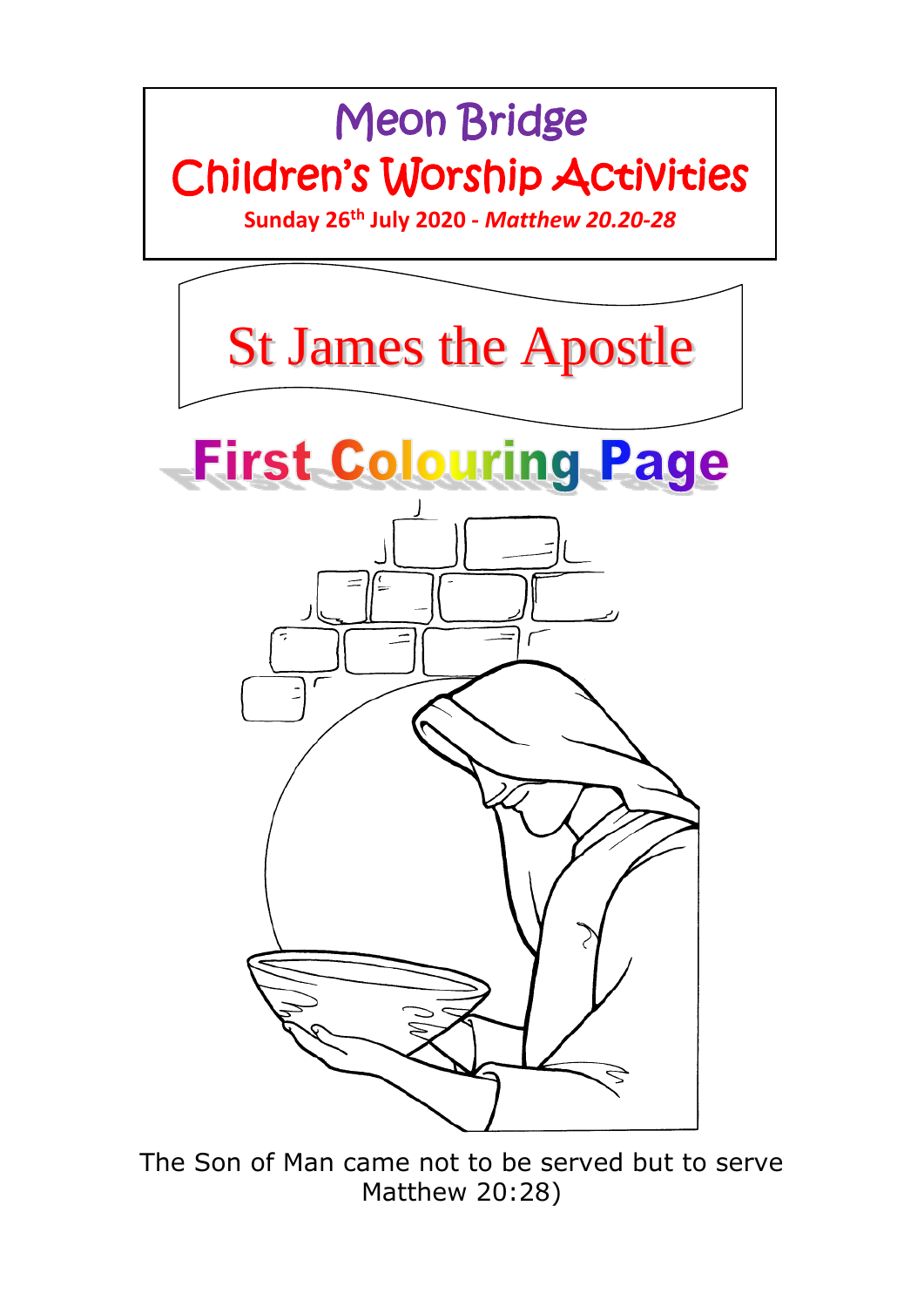## **More Colouring Pages**



The brothers, James and John, who were the partners of Simon and Andrew, also left their ship to follow Jesus.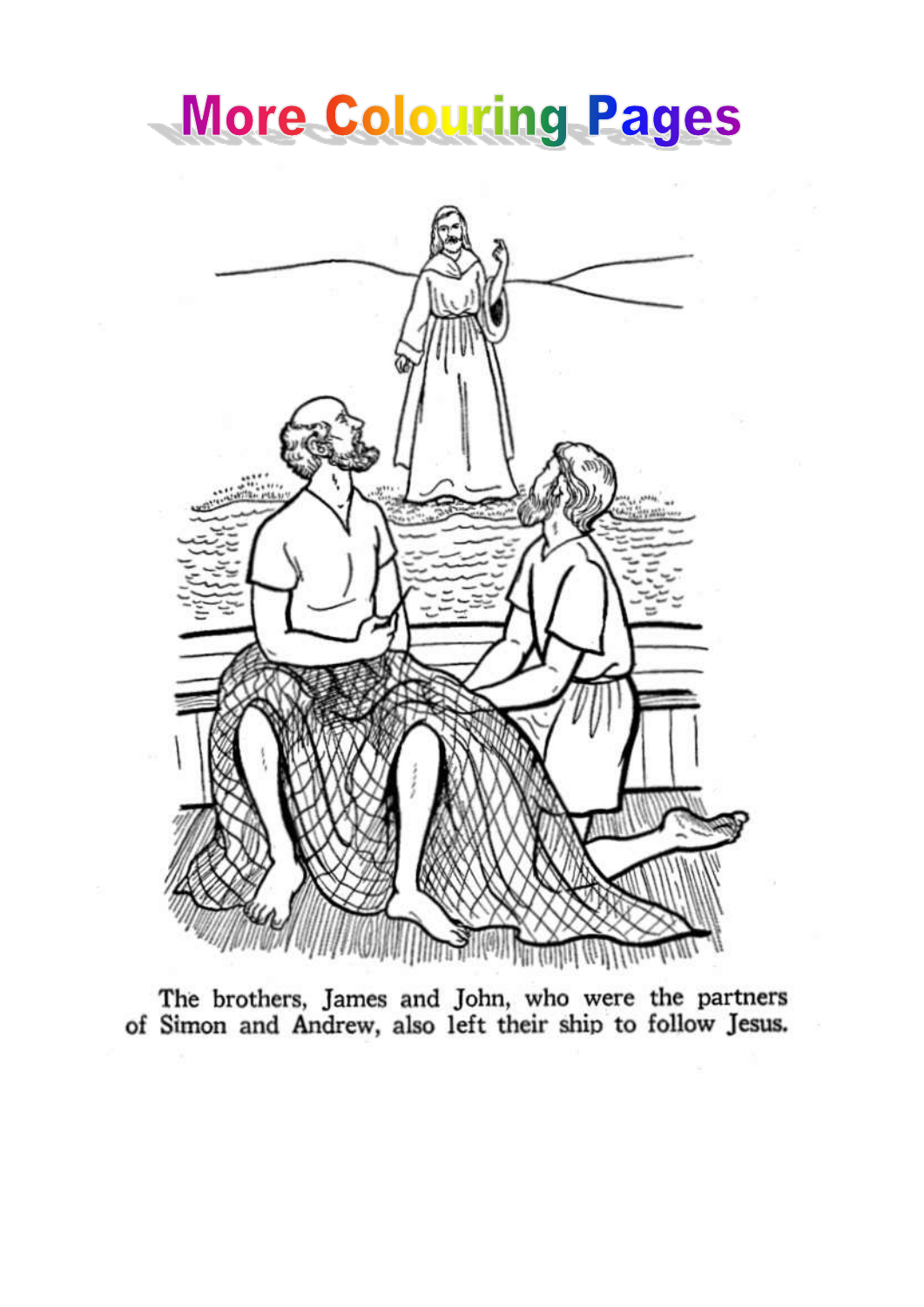

The mother of the sons of Zebedee came to Jesus with her sons (James and John) and kneeling before him, she asked a favour of him. And he said to her, 'What do you want?'

She said to him, 'Declare that these two sons of mine will sit, one at your right hand and one at your left, in your kingdom.'

*Matthew 20.20-21*